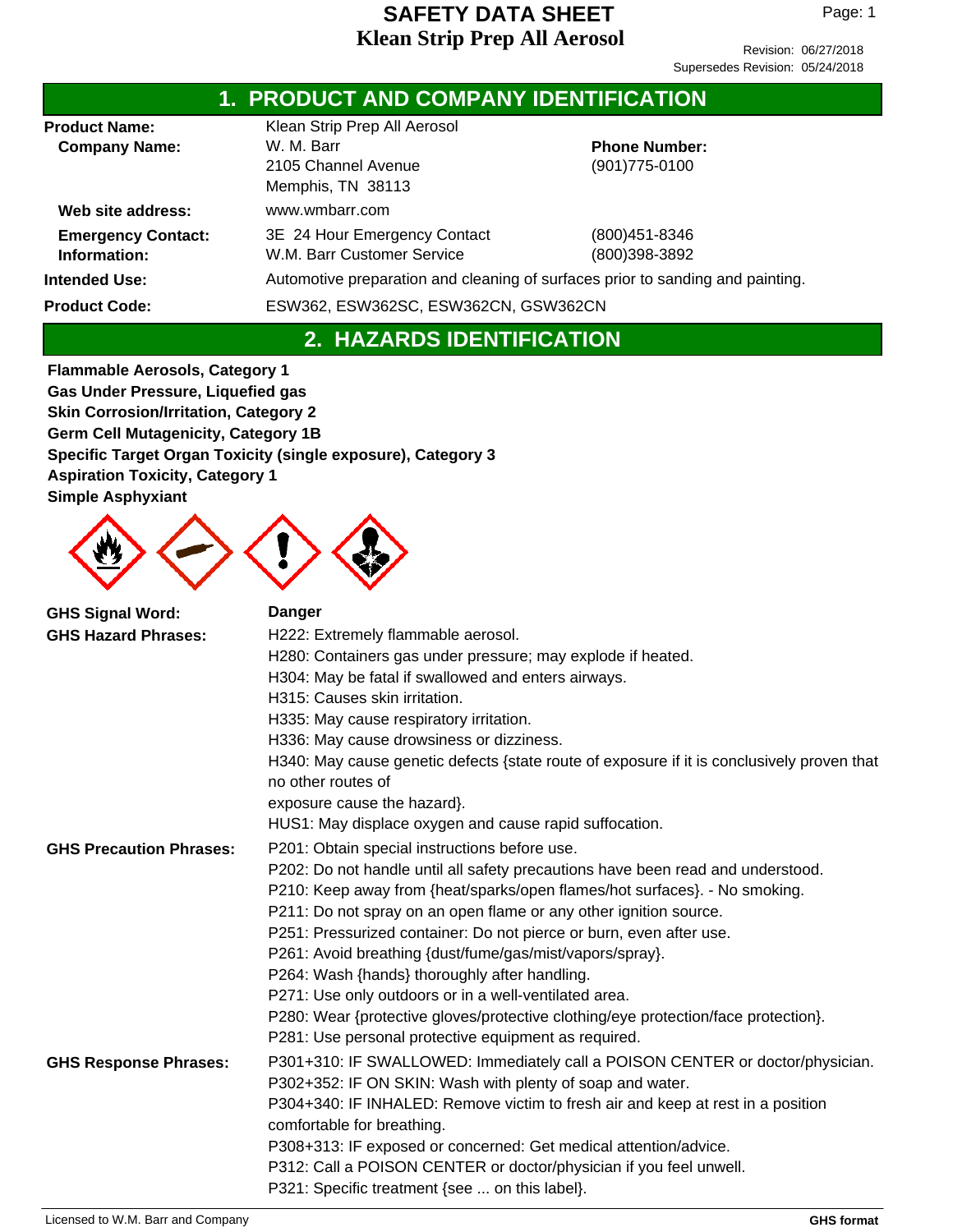### **Klean Strip Prep All Aerosol SAFETY DATA SHEET**

Revision: 06/27/2018

Supersedes Revision: 05/24/2018 P331: Do NOT induce vomiting. P332+313: If skin irritation occurs, get medical advice/attention. P362: Take off contaminated clothing and wash before re-use. P403+233: Store container tightly closed in well-ventilated place. P405: Store locked up. P410+403: Protect from sunlight and store in well-ventilated place. P412: Do not expose to temperatures exceeding 50 ºC/122 ºF. P501: Dispose of contents/container according to local, state and federal regulations. **GHS Storage and Disposal Phrases: OSHA Regulatory Status:** This material is classified as hazardous under OSHA regulations. Medical Conditions Generally Pre-existing central nervous system disease, neurological conditions, skin disorders, liver or kidney function, or chronic respiratory diseases. **Aggravated By Exposure:** Inhalation Acute Exposure Effects: Vapor concentration may cause headache, dizziness, irritation of the respiratory tract, eye irritation, stupor, depression of the central nervous system, watering of the eyes, weakness, nausea, muscle twitches, and kidney effects. Intentional misuse of this product by deliberately concentrating and inhaling can be harmful or fatal. Severe overexposure may cause convulsions, unconsciousness, depression of the central nervous system, irritation of the respiratory tract, coma, and death. Skin Contact Acute Exposure Effects: May cause irritation, drying of the skin, burning sensation, redness, swelling, and/or blisters. Absorption may cause or increase severity of symptoms listed under inhalation. If the skin is damaged, absorption increases. Prolonged or repeated contact may cause moderate to severe dermatitis. Chronic symptoms may include drying, swelling, scaling, blistering, cracking, and severe tissue damage. Eye Contact Acute Exposure Effects: May cause irritation, burning sensation, redness, swelling, watering of the eyes, and/or blurred vision. Ingestion Acute Exposure Effects: Harmful or fatal is swallowed. Causes irritation of the stomach and intestines, resulting in nausea and vomiting. May cause burning sensation in mouth and stomach, headache, loss of appetite, weakness, muscle twitches, loss of coordination, convulsions, unconsciousness, coma, and death. If the material enters the lungs, signs and symptoms may include coughing, choking, wheezing, difficulty in breathing, chest congestion, shortness of breath, and/or fever. This can result in severe lung damage or death. Chronic Exposure Effects: Reports have associated repeated and prolonged overexposure to solvents with neurological and other physiological damage. Repeated or prolonged skin contact may cause redness, irritation, and scaling of the skin. May cause skin irritation, anemia, bone marrow damage, some loss of memory, heart palpitations, liver damage, kidney damage, and jaundice. Target Organs: lungs, central nervous system, brain, mucous membranes, skin, eyes, liver, and kidneys. **Potential Health Effects (Acute and Chronic):**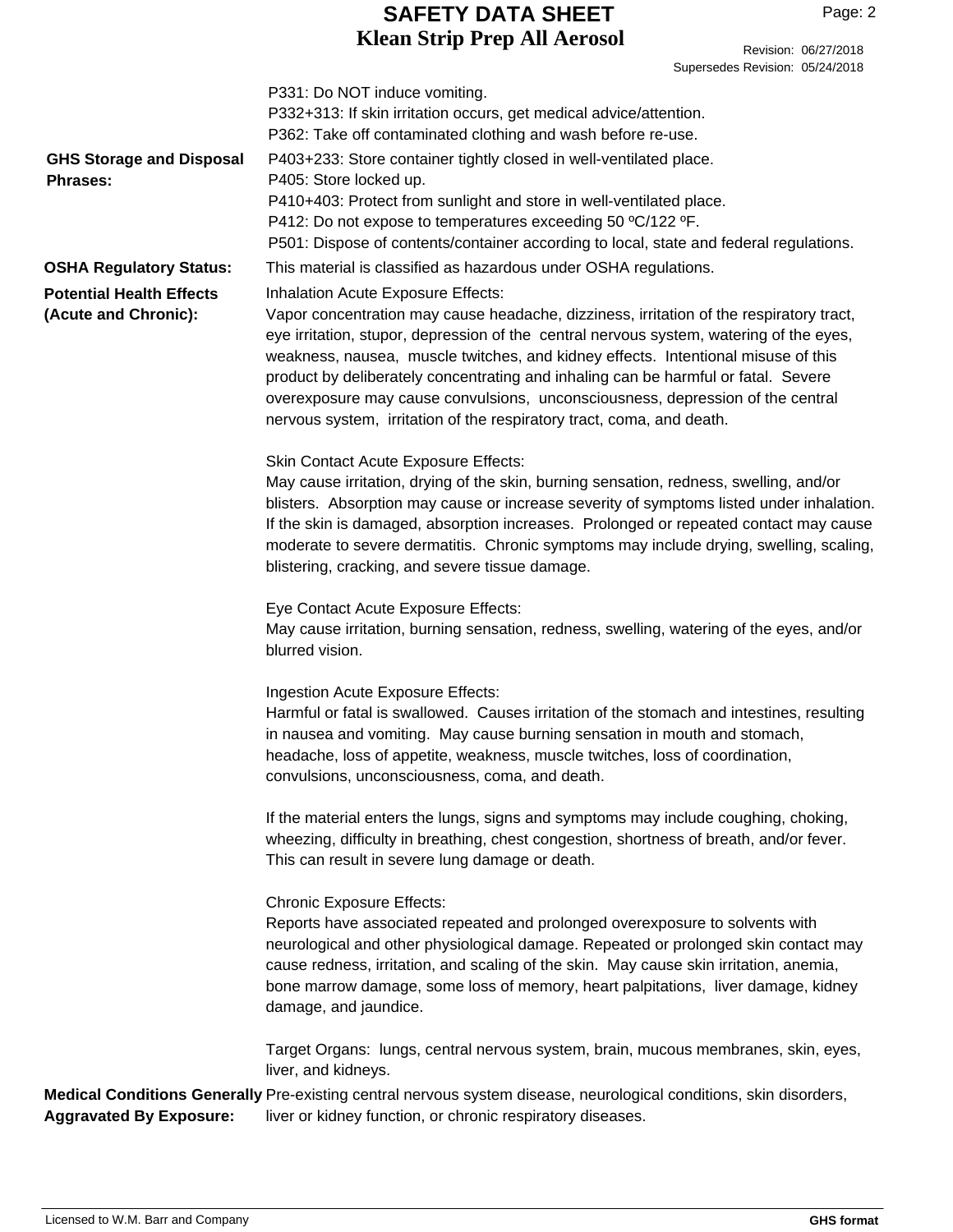## **Klean Strip Prep All Aerosol SAFETY DATA SHEET**

Page: 3

|                                                      |                                    |                                                                                                                                                                      | 3. COMPOSITION/INFORMATION ON INGREDIENTS                                                                                                                                                                                                                                      |  |
|------------------------------------------------------|------------------------------------|----------------------------------------------------------------------------------------------------------------------------------------------------------------------|--------------------------------------------------------------------------------------------------------------------------------------------------------------------------------------------------------------------------------------------------------------------------------|--|
| CAS#                                                 |                                    | <b>Hazardous Components (Chemical Name)</b>                                                                                                                          | Concentration                                                                                                                                                                                                                                                                  |  |
| 64742-49-0                                           | Hydrotreated light naphtha         |                                                                                                                                                                      | 80.0 -100.0 %                                                                                                                                                                                                                                                                  |  |
| 68476-86-8                                           | isobutane, n-butane}               | Liquified petroleum gas, sweetened {propane,                                                                                                                         | 7.0 -13.0 %                                                                                                                                                                                                                                                                    |  |
| 64742-47-8                                           | spirits)                           | Hydrotreated light distillate (petroleum, mineral                                                                                                                    | 7.0 -13.0 %                                                                                                                                                                                                                                                                    |  |
| <b>Additional Chemical</b><br><b>Information</b>     |                                    |                                                                                                                                                                      | Specific percentage of composition is being withheld as a trade secret.                                                                                                                                                                                                        |  |
|                                                      |                                    |                                                                                                                                                                      | <b>4. FIRST AID MEASURES</b>                                                                                                                                                                                                                                                   |  |
| <b>Emergency and First Aid</b><br><b>Procedures:</b> |                                    | Inhalation:                                                                                                                                                          | If user experiences breathing difficulty, move to air free of vapors. Administer oxygen or<br>artificial respiration until medical assistance can be rendered.                                                                                                                 |  |
|                                                      |                                    | Skin contact:<br>Wash with soap, if available, and large quantities of water for at least 15 minutes. Seek<br>medical attention if irritation from contact persists. |                                                                                                                                                                                                                                                                                |  |
|                                                      |                                    | Eye contact:<br>for at least 15 minutes. Get medical attention.                                                                                                      | Immediately flush eyes with water, remove nay contact lens, continue flushing with water                                                                                                                                                                                       |  |
|                                                      |                                    | Ingestion:<br>physician immediately.                                                                                                                                 | Do not induce vomiting. Call your poison control center, hospital emergency room, or                                                                                                                                                                                           |  |
| <b>Signs and Symptoms Of</b>                         |                                    | Primary routes of exposure:                                                                                                                                          |                                                                                                                                                                                                                                                                                |  |
| <b>Exposure:</b>                                     |                                    | Inhalation, ingestion, and dermal.                                                                                                                                   |                                                                                                                                                                                                                                                                                |  |
| <b>Note to Physician:</b>                            |                                    | condition of the patient.                                                                                                                                            | Treatment of overexposure should be directed at the control of symptoms and the clinical                                                                                                                                                                                       |  |
|                                                      |                                    |                                                                                                                                                                      | <b>5. FIRE FIGHTING MEASURES</b>                                                                                                                                                                                                                                               |  |
|                                                      |                                    | Flammable - Level 3 Aerosol                                                                                                                                          |                                                                                                                                                                                                                                                                                |  |
| Flash Pt:                                            |                                    | No data.                                                                                                                                                             |                                                                                                                                                                                                                                                                                |  |
| <b>Explosive Limits:</b>                             |                                    | LEL: No data.                                                                                                                                                        | UEL: No data.                                                                                                                                                                                                                                                                  |  |
| <b>Autoignition Pt:</b>                              |                                    | No data.                                                                                                                                                             |                                                                                                                                                                                                                                                                                |  |
|                                                      |                                    | Suitable Extinguishing Media: Use carbon dioxide, dry powder, or foam.                                                                                               |                                                                                                                                                                                                                                                                                |  |
| Media:                                               | <b>Unsuitable Extinguishing</b>    |                                                                                                                                                                      | Solid streams of water may be ineffective and spread material.                                                                                                                                                                                                                 |  |
|                                                      | <b>Fire Fighting Instructions:</b> | exposed to intense heat or flame.                                                                                                                                    | Self-contained respiratory protection should be provided for fire fighters fighting fires in<br>buildings or confined areas. Storage containers exposed to fire should be kept cool with<br>water spray to prevent pressure build-up. Stay away from containers that have been |  |
| Hazards:                                             | <b>Flammable Properties and</b>    | Flashpoint of liquid: 70 degrees F<br>Flashpoint of propellant: - 132 degrees F                                                                                      |                                                                                                                                                                                                                                                                                |  |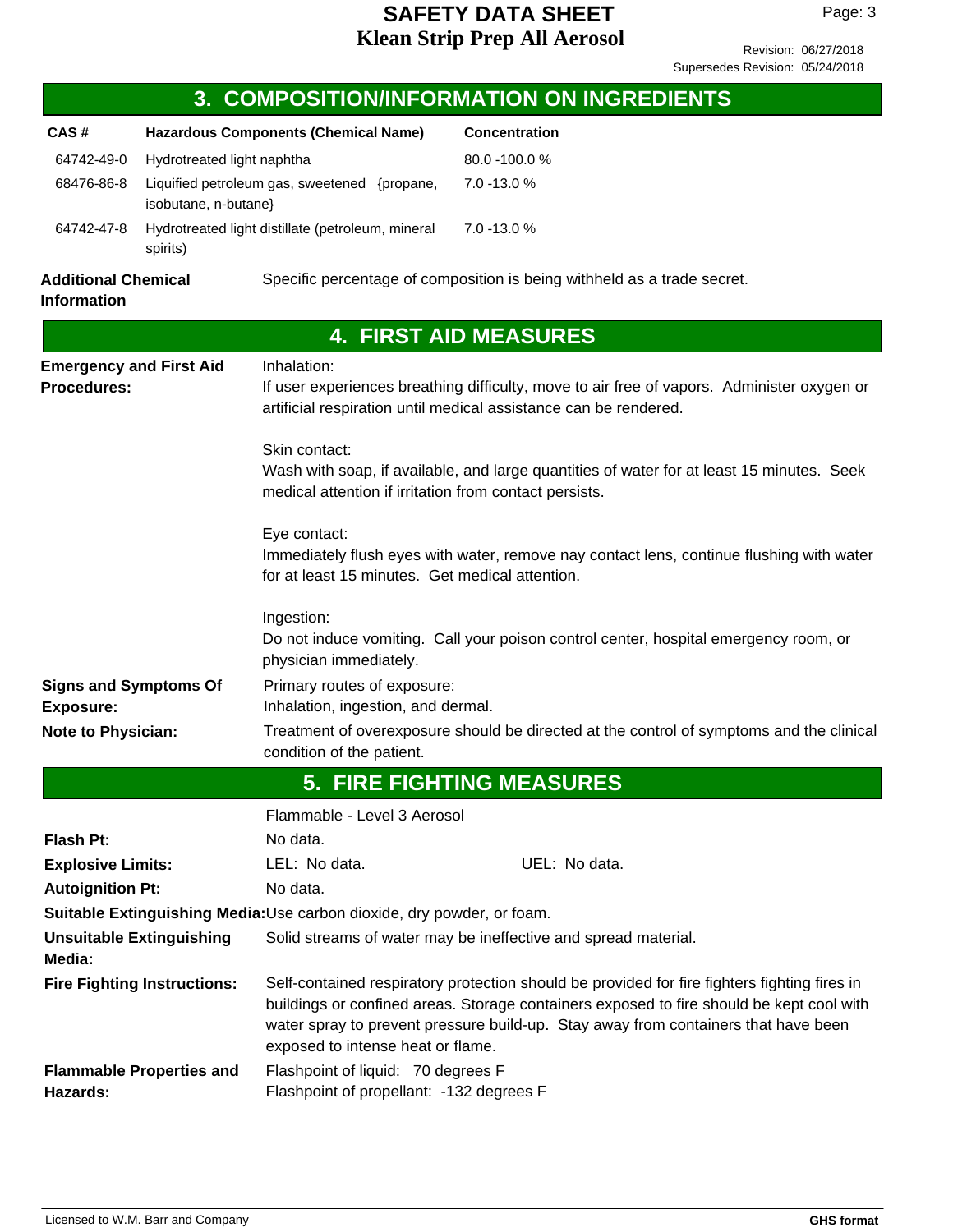Page: 4

|                                                                                | <b>6. ACCIDENTAL RELEASE MEASURES</b>                                                                                                                                                                                                                                                                                                                                                                                                                                                                                                                                                                                                                |
|--------------------------------------------------------------------------------|------------------------------------------------------------------------------------------------------------------------------------------------------------------------------------------------------------------------------------------------------------------------------------------------------------------------------------------------------------------------------------------------------------------------------------------------------------------------------------------------------------------------------------------------------------------------------------------------------------------------------------------------------|
| <b>Steps To Be Taken In Case</b><br><b>Material Is Released Or</b><br>Spilled: | Danger! Flammable! Keep away from heat, sparks, flame and all other sources of<br>ignition. Vapors may cause fire. Vapors may travel long distances to other areas and<br>rooms away from work site. Do not smoke. Extinguish all flames and pilot lights, and<br>turn off stoves, heaters, electric motors and all other sources of ignition anywhere in the<br>structure, dwelling or building during use and until all vapors are gone from work site and<br>all areas away from the work site. Keep away from electrical outlets and switches.<br>Beware of static electricity that may be generated by synthetic clothing and other<br>sources. |
|                                                                                | Use non-metallic or non-sparking tools. Properly bond and ground all equipment.                                                                                                                                                                                                                                                                                                                                                                                                                                                                                                                                                                      |
|                                                                                | Clean-up:<br>Keep unnecessary people away, isolate hazard area and deny entry. Stay upwind, out<br>of low areas, and ventilate closed spaces before entering. Shut off ignition sources,<br>keep flares, smoking or flames out of hazard area.                                                                                                                                                                                                                                                                                                                                                                                                       |
|                                                                                | Small spills:<br>Take up the spilled liquid with sand, earth, or other noncombustible absorbent material<br>and place in a plastic container where applicable.                                                                                                                                                                                                                                                                                                                                                                                                                                                                                       |
|                                                                                | Large spills:<br>Dike far ahead of spill for later disposal.                                                                                                                                                                                                                                                                                                                                                                                                                                                                                                                                                                                         |
|                                                                                | <b>7. HANDLING AND STORAGE</b>                                                                                                                                                                                                                                                                                                                                                                                                                                                                                                                                                                                                                       |
| <b>Precautions To Be Taken in</b><br>Handling:                                 | Read carefully all cautions and directions on product label before use. Since empty<br>container retains residue, follow all label warnings even after container is empty.<br>Dispose of empty container according to all regulations. Do not reuse this container.                                                                                                                                                                                                                                                                                                                                                                                  |
| <b>Precautions To Be Taken in</b><br>Storing:                                  | Store in a cool, dry place. Do not store near flames or at elevated temperatures.                                                                                                                                                                                                                                                                                                                                                                                                                                                                                                                                                                    |

# **8. EXPOSURE CONTROLS/PERSONAL PROTECTION**

| CAS#                                            | <b>Partial Chemical Name</b>                                         |                                           | <b>OSHA TWA</b>                                                                                                                                                                                                                                                                                                                                                                                                                           | <b>ACGIH TWA</b> | <b>Other Limits</b> |
|-------------------------------------------------|----------------------------------------------------------------------|-------------------------------------------|-------------------------------------------------------------------------------------------------------------------------------------------------------------------------------------------------------------------------------------------------------------------------------------------------------------------------------------------------------------------------------------------------------------------------------------------|------------------|---------------------|
| 64742-49-0                                      | Hydrotreated light naphtha                                           |                                           | No data.                                                                                                                                                                                                                                                                                                                                                                                                                                  | No data.         | No data.            |
| 68476-86-8                                      | Liquified petroleum gas, sweetened<br>{propane, isobutane, n-butane} |                                           | No data.                                                                                                                                                                                                                                                                                                                                                                                                                                  | No data.         | No data.            |
| 64742-47-8                                      | mineral spirits)                                                     | Hydrotreated light distillate (petroleum, | No data.                                                                                                                                                                                                                                                                                                                                                                                                                                  | TLV: 200 mg/m3   | No data.            |
| <b>Respiratory Equipment</b><br>(Specify Type): |                                                                      |                                           | For OSHA controlled work place and other regular users. Use only with adequate<br>ventilation under engineered air control systems designed to prevent exceeding<br>appropriate TLV or exposure limits. For occasional use, where engineered air control is<br>not feasible, use properly maintained and properly fitted NIOSH approved respirator for<br>organic solvent vapors. A dust mask does not provide protection against vapors. |                  |                     |
| <b>Eye Protection:</b>                          |                                                                      | contact, irritation, or injury.           | Chemical goggles, or face shields are recommended to safeguard against potential eye                                                                                                                                                                                                                                                                                                                                                      |                  |                     |
| <b>Protective Gloves:</b>                       |                                                                      | information.                              | Wear gloves with as much resistance to the chemical ingredients as possible. Glove<br>materials such as nitrile provide protection. Glove selection should be based on<br>chemicals being used and conditions of use. Consult your glove supplier for additional                                                                                                                                                                          |                  |                     |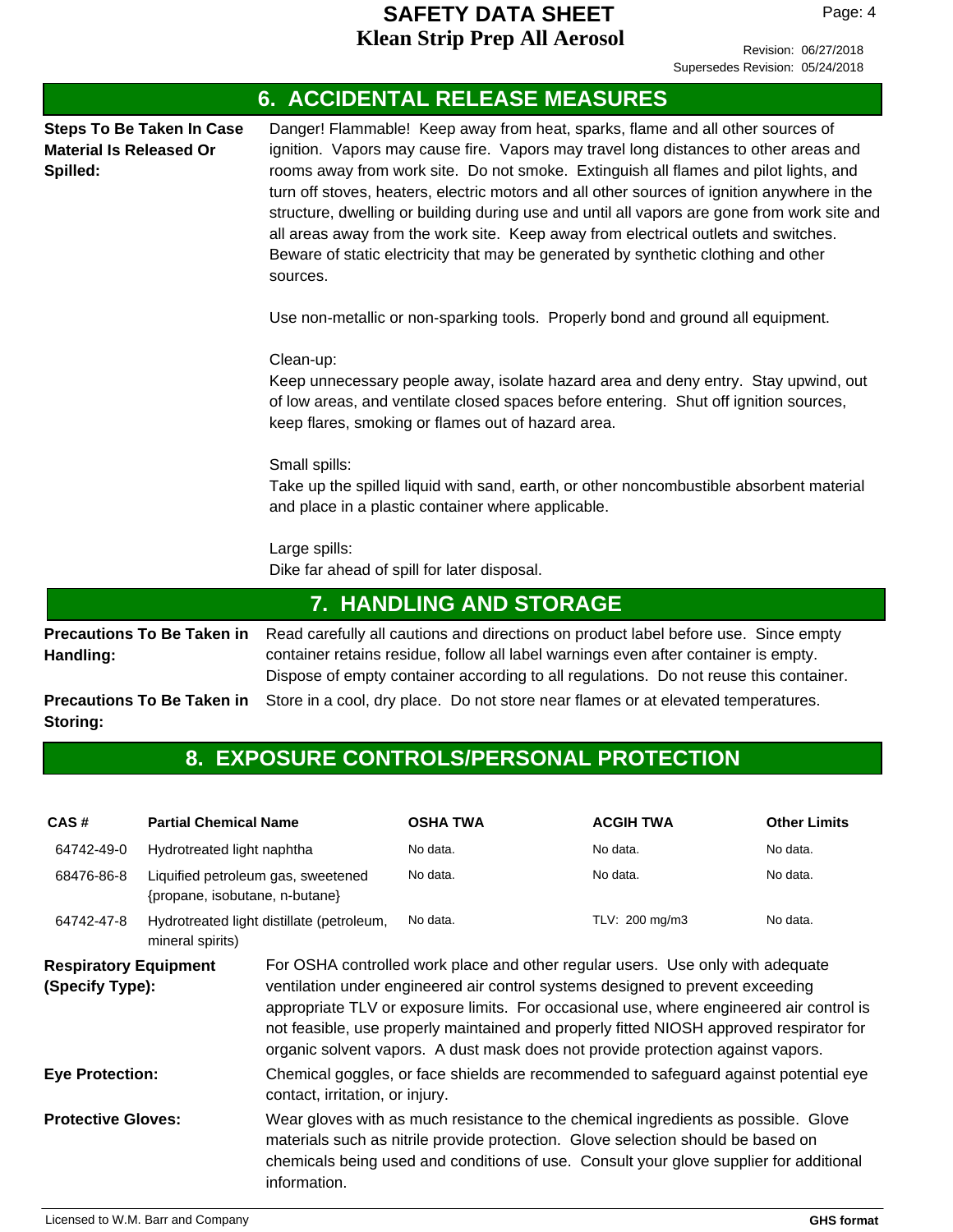| ---------                                        |                                 | Revision: 06/27/2018 |
|--------------------------------------------------|---------------------------------|----------------------|
|                                                  | Supersedes Revision: 05/24/2018 |                      |
| e use of additional protective safety equipment, |                                 |                      |

| <b>Other Protective Clothing:</b>                  | Various application methods can dictate use of additional protective safety equipment,<br>such as impermeable aprons, etc., to minimize exposure. Before reuse, thoroughly<br>clean any clothing or protective equipment that has been contaminated by prior use.<br>Discard any clothing or other protective equipment that cannot be decontaminated, such<br>as gloves or shoes. |
|----------------------------------------------------|------------------------------------------------------------------------------------------------------------------------------------------------------------------------------------------------------------------------------------------------------------------------------------------------------------------------------------------------------------------------------------|
| <b>Engineering Controls</b><br>(Ventilation etc.): | Use only with adequate ventilation to prevent build-up of vapors. Open all windows and<br>doors. Use only with a cross ventilation of moving fresh air across the work area. If<br>strong odor is noticed or you experience slight dizziness, headache, nausea, or<br>eye-watering -- Stop -- ventilation is inadequate. Leave area immediately.                                   |
| Work/Hygienic/Maintenance<br><b>Practices:</b>     | A source of clean water should be available in the work area for flushing eyes and skin.<br>Do not eat, drink, or smoke in the work area.<br>Wash hands thoroughly after use.                                                                                                                                                                                                      |

|                                                             | 9. PHYSICAL AND CHEMICAL PROPERTIES                                                              |
|-------------------------------------------------------------|--------------------------------------------------------------------------------------------------|
| <b>Physical States:</b>                                     | [X] Gas<br>[X] Liquid<br>[ ] Solid                                                               |
| <b>Appearance and Odor:</b>                                 | Free and clear, water white                                                                      |
| <b>Melting Point:</b>                                       | No data.                                                                                         |
| <b>Boiling Point:</b>                                       | 190.00 F                                                                                         |
| <b>Autoignition Pt:</b>                                     | No data.                                                                                         |
| <b>Flash Pt:</b>                                            | No data.                                                                                         |
| <b>Explosive Limits:</b>                                    | LEL: No data.<br>UEL: No data.                                                                   |
| Specific Gravity (Water = 1):                               | 0.75                                                                                             |
| Vapor Pressure (vs. Air or                                  | No data.                                                                                         |
| mm Hg):                                                     |                                                                                                  |
| Vapor Density (vs. $Air = 1$ ):                             | >1                                                                                               |
| <b>Evaporation Rate:</b>                                    | No data.                                                                                         |
| <b>Solubility in Water:</b>                                 | Insoluble                                                                                        |
| <b>Percent Volatile:</b>                                    | 100.0 % by weight.                                                                               |
|                                                             | <b>10. STABILITY AND REACTIVITY</b>                                                              |
| <b>Stability:</b>                                           | Unstable $\lceil \quad \rceil$<br>Stable [X]                                                     |
| <b>Conditions To Avoid -</b><br>Instability:                | No data available.                                                                               |
| Avoid:                                                      | Incompatibility - Materials To Incompatible with strong oxidizing agents.                        |
| <b>Byproducts:</b>                                          | Hazardous Decomposition or Thermal decomposition may produce carbon monoxide and carbon dioxide. |
| <b>Possibility of Hazardous</b><br><b>Reactions:</b>        | Will occur [ ]<br>Will not occur $[ X ]$                                                         |
| <b>Conditions To Avoid -</b><br><b>Hazardous Reactions:</b> | No data available.                                                                               |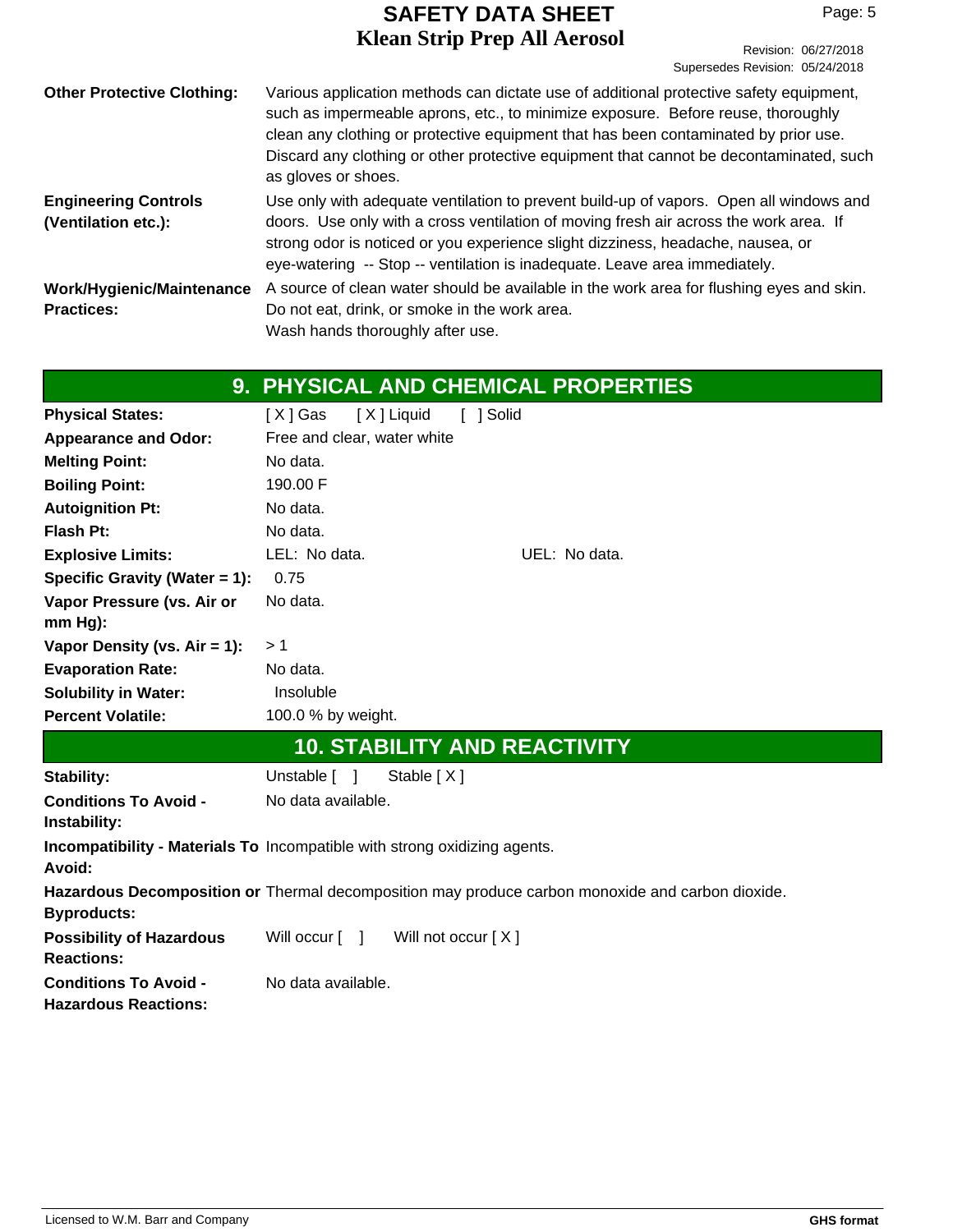Revision: 06/27/2018 Supersedes Revision: 05/24/2018

|                                              | <b>11. TOXICOLOGICAL INFORMATION</b>                                                                                                                                                                                                                                                                                                                                   |                                    |                                                                                              |              |              |
|----------------------------------------------|------------------------------------------------------------------------------------------------------------------------------------------------------------------------------------------------------------------------------------------------------------------------------------------------------------------------------------------------------------------------|------------------------------------|----------------------------------------------------------------------------------------------|--------------|--------------|
|                                              | Product has not been tested as a whole. Refer to section 2 for acute and chronic effects.<br><b>Toxicological Information:</b>                                                                                                                                                                                                                                         |                                    |                                                                                              |              |              |
| <b>Carcinogenicity/Other</b><br>Information: | ACGIH A4 - Not Classifiable as a Human Carcinogen.                                                                                                                                                                                                                                                                                                                     |                                    |                                                                                              |              |              |
| CAS#                                         | <b>Hazardous Components (Chemical Name)</b>                                                                                                                                                                                                                                                                                                                            | <b>NTP</b>                         | <b>IARC</b>                                                                                  | <b>ACGIH</b> | <b>OSHA</b>  |
| 64742-49-0                                   | Hydrotreated light naphtha                                                                                                                                                                                                                                                                                                                                             | n.a.                               | n.a.                                                                                         | n.a.         | n.a.         |
| 68476-86-8                                   | Liquified petroleum gas, sweetened {propane, isobutane,<br>n-butane}                                                                                                                                                                                                                                                                                                   | n.a.                               | n.a.                                                                                         | n.a.         | n.a.         |
| 64742-47-8                                   | Hydrotreated light distillate (petroleum, mineral spirits)                                                                                                                                                                                                                                                                                                             | n.a.                               | n.a.                                                                                         | A4           | n.a.         |
|                                              | <b>12. ECOLOGICAL INFORMATION</b>                                                                                                                                                                                                                                                                                                                                      |                                    |                                                                                              |              |              |
| <b>General Ecological</b><br>Information:    | Product has not been tested as a whole.                                                                                                                                                                                                                                                                                                                                |                                    |                                                                                              |              |              |
|                                              | <b>13. DISPOSAL CONSIDERATIONS</b>                                                                                                                                                                                                                                                                                                                                     |                                    |                                                                                              |              |              |
| <b>Waste Disposal Method:</b>                | Dispose in accordance with applicable local, state, and federal regulations.                                                                                                                                                                                                                                                                                           |                                    |                                                                                              |              |              |
|                                              | <b>14. TRANSPORT INFORMATION</b>                                                                                                                                                                                                                                                                                                                                       |                                    |                                                                                              |              |              |
| <b>UN/NA Number:</b>                         | DOT Proper Shipping Name: Aerosols, flammable<br><b>DOT Hazard Class:</b><br>2.1<br><b>UN1950</b>                                                                                                                                                                                                                                                                      | <b>FLAMMABLE GAS</b>               |                                                                                              |              |              |
| <b>Additional Transport</b><br>Information:  | $\bullet$<br><b>FLAMMABLE GAS</b><br>The supplier may apply one of the following exceptions: Combustible Liquid, Consumer<br>Commodity, Limited Quantity, Viscous Liquid, Does Not Sustain Combustion, or others,<br>as allowed under 49CFR Hazmat Regulations. Please consult 49CFR Subchapter C to<br>ensure that subsequent shipments comply with these exceptions. |                                    |                                                                                              |              |              |
|                                              |                                                                                                                                                                                                                                                                                                                                                                        |                                    |                                                                                              |              |              |
|                                              | <b>15. REGULATORY INFORMATION</b><br>EPA SARA (Superfund Amendments and Reauthorization Act of 1986) Lists                                                                                                                                                                                                                                                             |                                    |                                                                                              |              |              |
| CAS#                                         | <b>Hazardous Components (Chemical Name)</b>                                                                                                                                                                                                                                                                                                                            | S. 302 (EHS)                       | S. 304 RQ                                                                                    |              | S. 313 (TRI) |
| 64742-49-0                                   | Hydrotreated light naphtha                                                                                                                                                                                                                                                                                                                                             | No                                 | No.                                                                                          | No.          |              |
| 68476-86-8                                   | Liquified petroleum gas, sweetened {propane,<br>isobutane, n-butane}                                                                                                                                                                                                                                                                                                   | No                                 | No                                                                                           | No.          |              |
| 64742-47-8                                   | Hydrotreated light distillate (petroleum, mineral<br>spirits)                                                                                                                                                                                                                                                                                                          | No                                 | No                                                                                           | No           |              |
| CAS#                                         | <b>Hazardous Components (Chemical Name)</b>                                                                                                                                                                                                                                                                                                                            | <b>Other US EPA or State Lists</b> |                                                                                              |              |              |
| 64742-49-0                                   | Hydrotreated light naphtha                                                                                                                                                                                                                                                                                                                                             | Inventory; CA PROP.65: No          | CAA HAP, ODC: No; CWA NPDES: No; TSCA: Yes -                                                 |              |              |
| 68476-86-8                                   | Liquified petroleum gas, sweetened {propane,<br>isobutane, n-butane}<br>Hydrotreated light distillate (petroleum, mineral                                                                                                                                                                                                                                              | Inventory; CA PROP.65: No          | CAA HAP, ODC: No; CWA NPDES: No; TSCA: Yes -<br>CAA HAP, ODC: No; CWA NPDES: No; TSCA: Yes - |              |              |